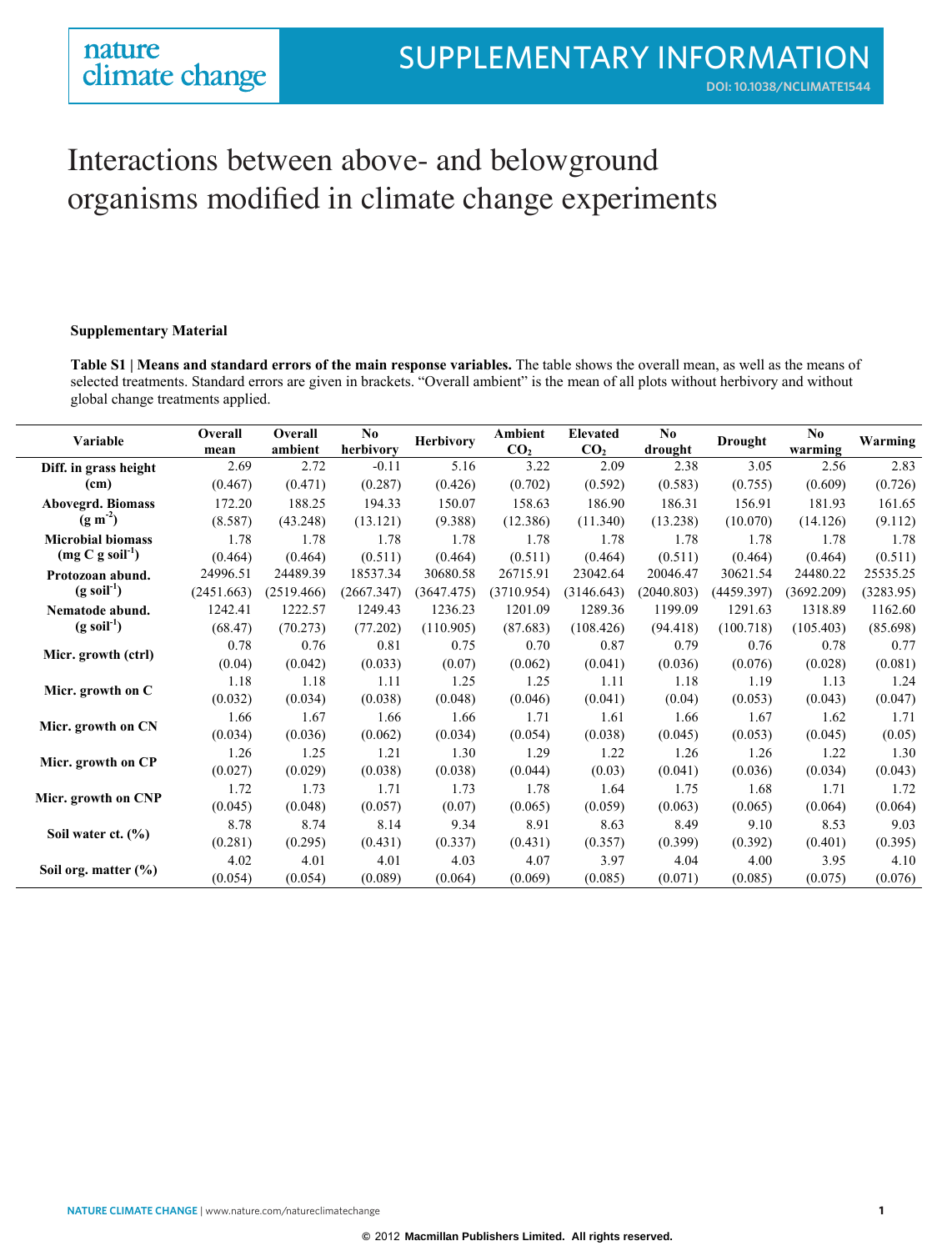**Table S2 | Parameter estimates from linear mixed-effects models fitted to data on grass height measured on 3rd and 12th September 2008.** Parameter estimates are expressed as differences between individual treatment means (as explained in column 2). Note that parameter estimates are tested marginally, i.e. in presence of all other terms in the model. The corresponding sequential F tests are given in the main text. The unit of all parameter estimates is cm grass height. Significant effects are given in bold.

| Term                               | Explanation                                                                 | Value [cm] | <b>SE</b> | DF |       | P      |
|------------------------------------|-----------------------------------------------------------------------------|------------|-----------|----|-------|--------|
| Overall mean                       | Mean grass height per cage (tested against 0)                               | 8.94       | 0.77      | 68 | 11.61 | 0.0000 |
| Date (2008-09-12 minus 2008-09-03) | Difference in height over time (negative values indicate herbivory)         | $-3.35$    | 0.42      | 68 | 7.97  | 0.0000 |
| Grasshopper                        | Marginal main effect of herbivory (Grasshopper minus control cage)          | $-1.37$    | 0.87      | 68 | l.57  | 0.1212 |
| CO <sub>2</sub>                    | Marginal main effect of $CO_2$ (elevated minus ambient $CO_2$ )             | 0.87       | 0.96      |    | 0.9   | 0.4156 |
| Drought                            | Marginal main effect of drought (drought minus no drought)                  | $-1.06$    | 0.93      |    |       | 0.3079 |
| Date:Grasshopper                   | Reduction in height due to herbivory over time                              | $-5.76$    | 0.58      | 68 | 9.87  | 0.0000 |
| Date: $CO2$                        | Interaction between date and $CO2$                                          | 0.98       | 0.61      | 68 | .60   | 0.1150 |
| Date:Drought                       | Interaction between date and drought (grasses are shorter in drought plots) | $-0.82$    | 0.36      | 68 | 2.28  | 0.0257 |
| Grasshopper: $CO2$                 | Interaction between herbivory and $CO2$ (irrespective of date)              | 0.89       | . 27      | 68 | 0.70  | 0.4875 |
| Date:Grasshopper: $CO2$            | Decrease in herbivory in elevated $CO2$ over time (grasses are taller)      | 1.82       | 0.85      | 68 | 2.13  | 0.0365 |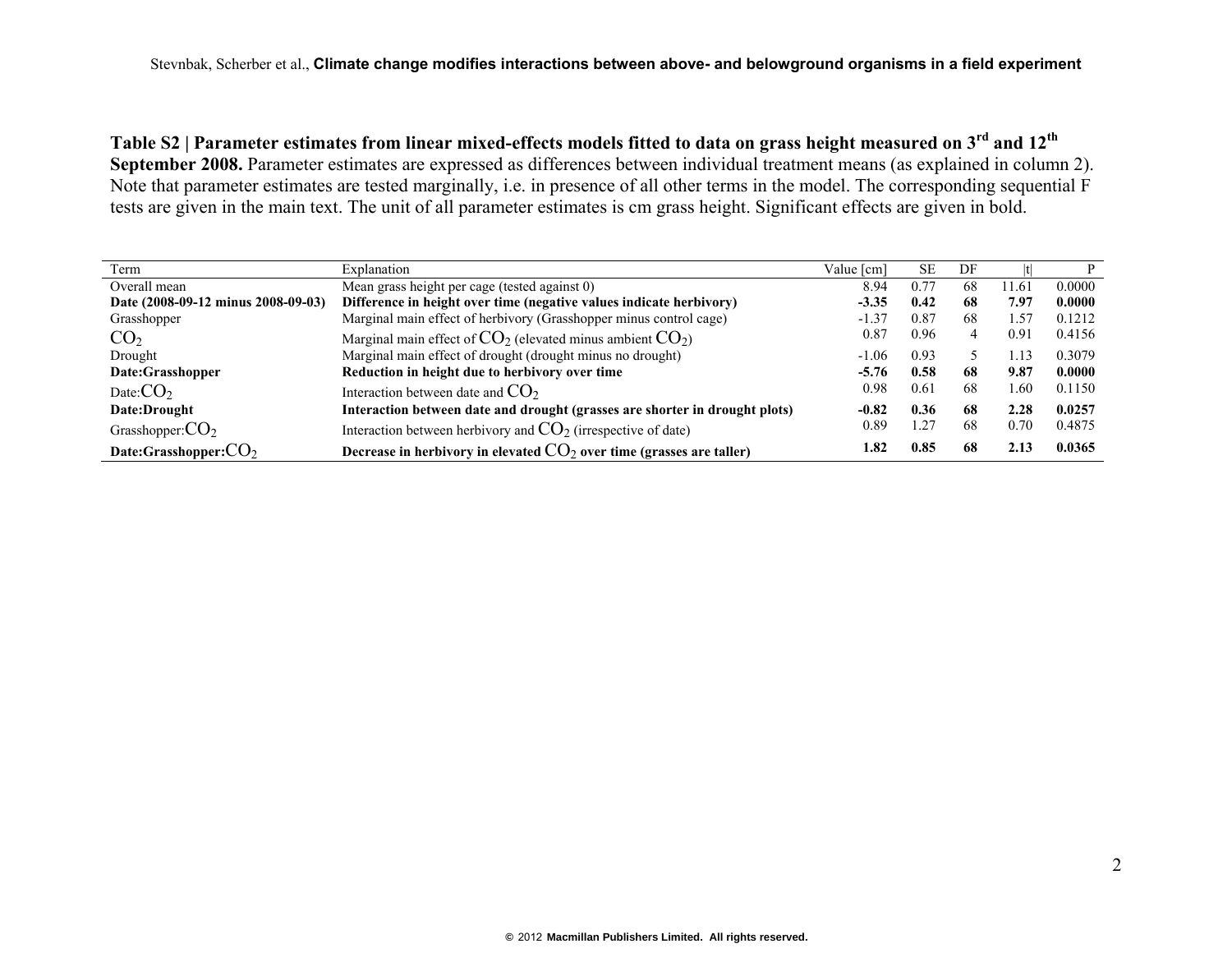**Table S3 – Parameter estimates from linear mixed-effects models fitted to data on microbial biomass, microbial growth and protozoan abundance.** Note that parameter estimates are tested marginally, i.e. in presence of all other terms in the model. The first row in the table gives the overall mean; microbial growth is dimensionless. Rows give (i) main effect parameter estimates, expressed as differences: Herbivory minus control; elevated  $CO<sub>2</sub>$  minus ambient  $CO<sub>2</sub>$ ; Drought minus no drought; (ii) interaction terms (differences between intercepts). For example, a negative  $CO<sub>2</sub>$  main effect for microbial biomass means that there were more microbes present under ambient than under elevated  $CO<sub>2</sub>$  (compare this with Figure 2).

| Variable                                   |         |           |    | Microbial biomass (mg $C g^{-1}$ | soil)   |         |           |    | Microbial growth* (Control) |                  |         |           |     | Microbial growth* (N added) |         |         |           |    | Protozoan abundance (ln g <sup>-1</sup> | soil)   |
|--------------------------------------------|---------|-----------|----|----------------------------------|---------|---------|-----------|----|-----------------------------|------------------|---------|-----------|-----|-----------------------------|---------|---------|-----------|----|-----------------------------------------|---------|
|                                            | Value   | <b>SE</b> | DF |                                  | D       | Value   | <b>SE</b> | DF |                             | D                | Value   | <b>SE</b> | DF  |                             | D       | Value   | <b>SE</b> | DF |                                         |         |
| Overall mean                               | 1.92    | 0.16      | 36 | 2.36                             | < 0.001 | 1.24    | 0.04      |    | .34                         | < 0.001          | . 69    | 0.07      | 36  | 22.64                       | $0.001$ | 9.99    | 0.15      | 28 | 64.97                                   | $0.001$ |
| $CO2$ (elevated - ambient)                 | $-0.28$ | 0.16      |    | .74                              | 0.156   | $-0.14$ | 0.06      |    | 2.36                        | 0.077            | $-0.19$ | 0.10      |     | 1.87                        | 0.134   | $-0.13$ | 0.17      |    | 0.76                                    | 0.492   |
| Drought (drought - ambient)                | 0.49    | 0.14      | 36 | $3.5^{\circ}$                    | 0.001   |         |           |    |                             |                  |         |           |     |                             |         | $-0.2$  | 0.24      | 28 | 0.83                                    | 0.411   |
| Herbivory (herbivory - control)            | $-0.59$ | 0.18      | 36 | 3.34                             | 0.002   | 0.14    | 0.06      | 37 | 2.43                        | 0.02             | $-0.09$ | 0.08      | 36  | 1.14                        | 0.262   | 0.5     | 0.22      | 28 | 2.26                                    | 0.032   |
| Warming (warming - control)                |         |           |    |                                  |         |         |           |    |                             | $- -$            | 0.09    | 0.04      | 36. | 2.13                        | 0.040   | 0.14    | 0.23      | 28 | 0.62                                    | 0.542   |
| Herbivory:CO <sub>2</sub>                  | 0.85    | 0.25      | 36 | 3.33                             | 0.002   |         |           |    |                             | $\hspace{0.5cm}$ | 0.25    | 0.1       | 36  | 2.16                        | 0.037   | 0.34    | 0.32      | 28 | 1.08                                    | 0.289   |
| Warming:Drought                            |         |           |    |                                  |         |         |           |    |                             |                  |         |           |     |                             |         |         |           |    |                                         |         |
| CO <sub>2</sub> :Drought                   |         |           |    |                                  |         |         |           |    |                             |                  |         |           |     |                             |         | ).26    | 0.32      | 28 | 0.82                                    | 0.422   |
| CO <sub>2</sub> :Warning                   |         |           |    |                                  |         |         |           |    |                             |                  |         |           |     |                             |         | -0.15   | 0.33      | 28 | 0.46                                    | 0.651   |
| CO <sub>2</sub> :Warning: Drought          |         |           |    |                                  |         |         |           |    |                             |                  |         |           |     |                             |         |         |           |    |                                         |         |
| Herbivory:CO <sub>2</sub> :Drought         |         |           |    |                                  |         |         |           |    |                             |                  |         |           |     |                             |         | .94     | 0.63      | 28 | 3.06                                    | 0.005   |
| Herbivory:CO <sub>2</sub> :Warming         |         |           |    |                                  |         |         |           |    |                             |                  |         |           |     |                             |         | 41.ء    | 0.64      | 28 | 2.21                                    | 0.036   |
| Herbivory: Drought                         |         |           |    |                                  |         |         |           |    |                             |                  |         |           |     |                             |         | -0.95   | 0.44      | 28 | 2.15                                    | 0.040   |
| Herbivory: Warming                         |         |           |    |                                  |         |         |           |    |                             |                  |         |           |     |                             |         |         | 0.45      | 28 | 1.72                                    | 0.097   |
| Herbivory: Warming: Drought                |         |           |    |                                  |         |         |           |    |                             |                  |         |           |     |                             |         |         |           |    |                                         |         |
| Herbivory:CO <sub>2</sub> :Warming:Drought |         |           |    |                                  |         |         |           |    |                             |                  |         |           |     |                             |         |         |           |    |                                         |         |

\*: (respiration rate 4-20h)/(respiration rate 0-4h)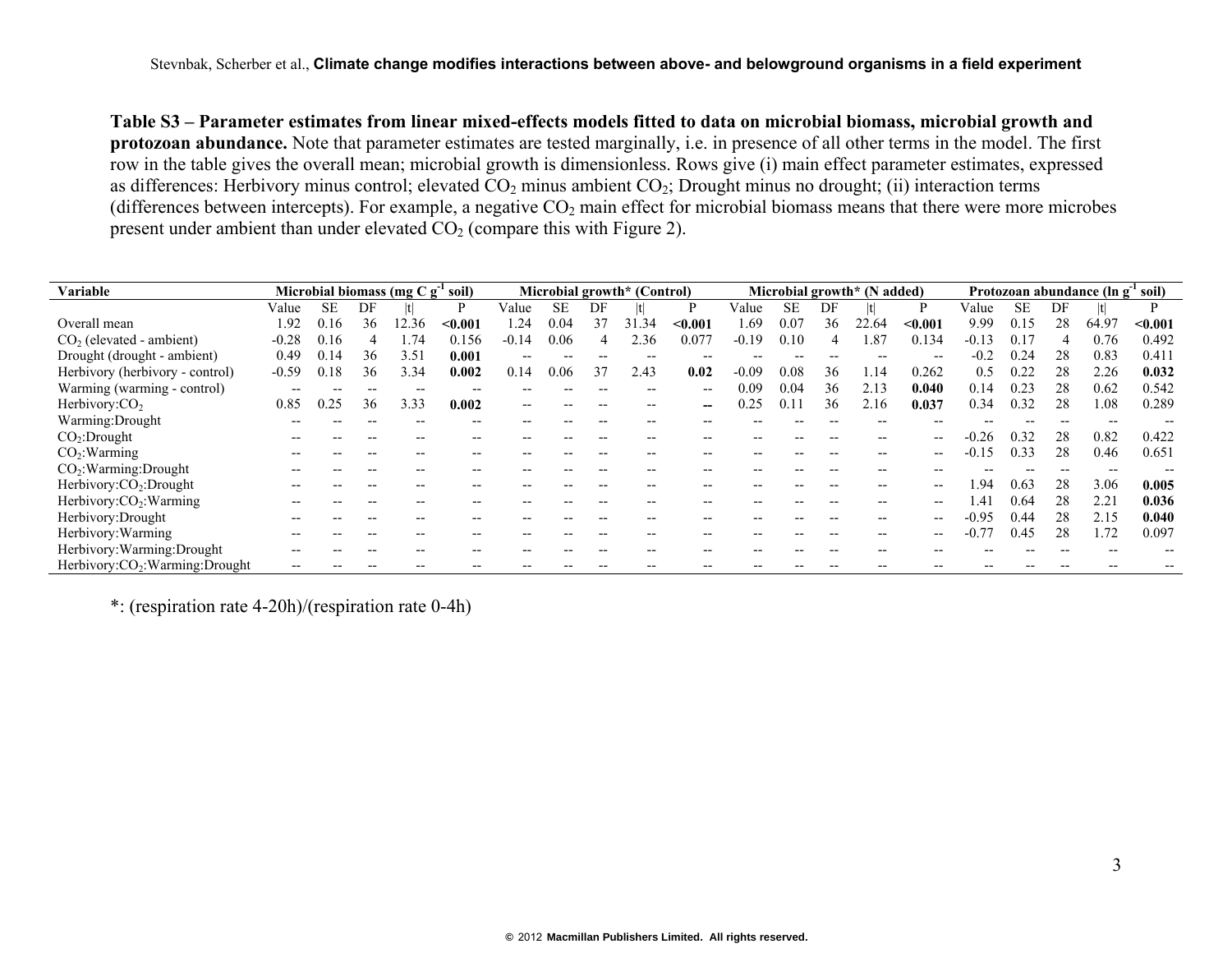**Table S4 | Effects of global change on chemical composition and morphology of** *Deschampsia***.** Dry weight (g) of green leaves, senescent leaves, and roots; crude fibre (percent) and leaf diameter (mm) in green *Deschampsia* leaves from soil cores not exposed to herbivory. Treatment levels: A ambient, T warming, D drought,  $CO<sub>2</sub>$  elevated  $CO<sub>2</sub>$ , plus combinations.

| Treatment         |      | Leaf weight                 |      |      |      | Root weight | Crude fiber |      |      | Leaf diameter     |  |
|-------------------|------|-----------------------------|------|------|------|-------------|-------------|------|------|-------------------|--|
|                   |      | senescent $(g)$<br>green(g) |      |      |      | (g)         | (percent)   |      | (mm) |                   |  |
|                   | avg  | s.e.                        | avg  | s.e. | avg  | s.e.        | avg         | s.e. | avg  | s.e.              |  |
| A                 | 0.61 | 0.14                        | 0.93 | 0.16 | 0.50 | 0.12        | 26.38       | 1.33 | 0.30 | 0.01              |  |
| m,                | 0.93 | 0.22                        | 0.71 | 0.12 | 0.75 | 0.21        | 33.72       | 0.93 | 0.35 | 0.04              |  |
| D                 | 0.74 | 0.25                        | 0.66 | 0.14 | 0.77 | 0.33        | 29.82       | 2.01 | 0.29 | 0.02              |  |
| TD                | 0.43 | 0.13                        | 0.41 | 0.04 | 0.34 | 0.14        | 28.71       | 1.03 | 0.28 | 0.03              |  |
| CO <sub>2</sub>   | 0.62 | 0.31                        | 0.88 | 0.42 | 0.71 | 0.14        | 31.68       | 0.24 | 0.26 | 0.01              |  |
| TCO <sub>2</sub>  | 0.72 | 0.18                        | 0.83 | 0.11 | 0.46 | 0.04        | 32.58       | 2.12 | 0.29 | 0.00              |  |
| DCO <sub>2</sub>  | 1.03 | 0.49                        | 1.19 | 0.49 | 0.38 | 0.13        | 32.39       | 4.14 | 0.29 | 0.01              |  |
| TDCO <sub>2</sub> | 0.38 | 0.19                        | 0.81 | 0.42 | 0.51 | 0.13        | 33.41       | 4.69 | 0.28 | 0.01              |  |
| Significance      | n.s. |                             |      | n.s. |      | n.s.        | n.s.        |      |      | $P(CO2) = 0.0750$ |  |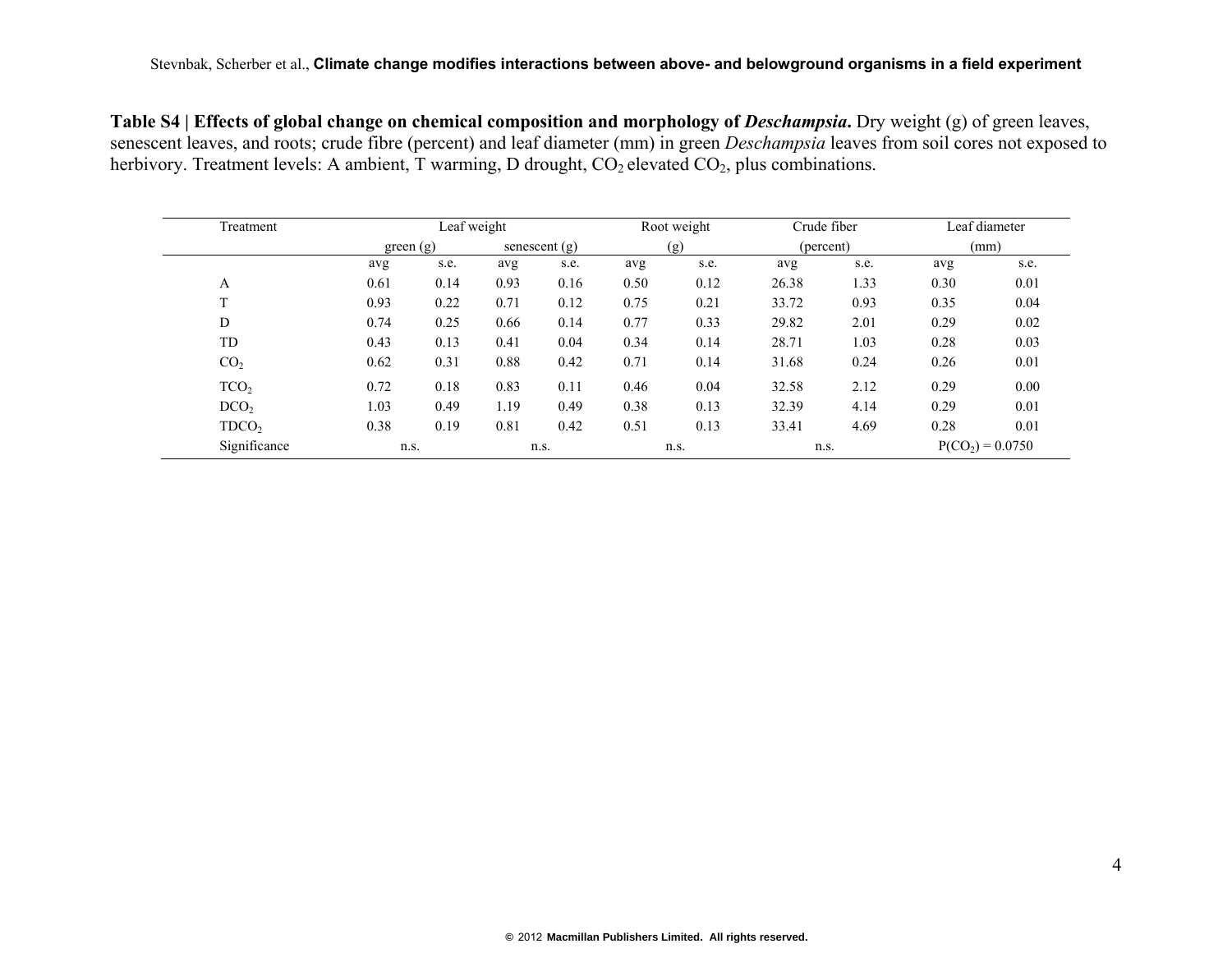## **Table S5 Silica concentration (percent of dry weight) in green leaves.** s.e., standard error of the mean

|                | Mean value |      |
|----------------|------------|------|
|                | (% )       | s.e. |
| Ambient $CO2$  | 0.89 0.04  |      |
| Elevated $CO2$ | 0.89 0.01  |      |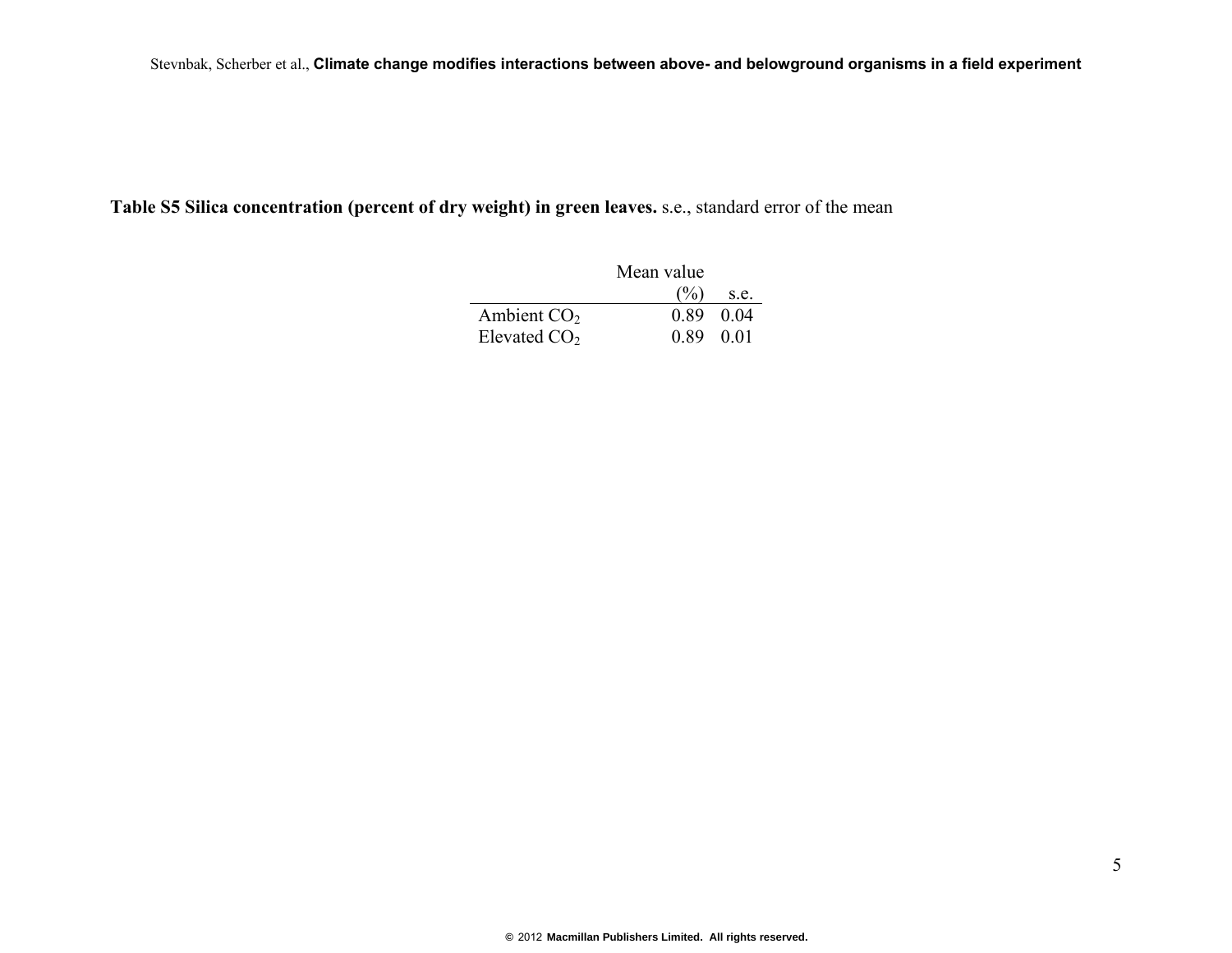**Table S6 | Number of replicates per treatment combination in the experiment.** Note that the design was a split-plot with CO<sub>2</sub> applied at the largest plot size, drought and warming at intermediate plot sizes, and herbivory at the smallest plot size.

| $CO2$ treatment          | <b>Drought</b><br>treatment | <b>Warming</b><br>treatment | <b>Herbivory</b><br>treatment | <b>Number of</b><br>replicates |
|--------------------------|-----------------------------|-----------------------------|-------------------------------|--------------------------------|
| Ambient $CO2$            | Drought                     | No warming                  | No herbivory                  | 3                              |
| Ambient $CO2$            | Drought                     | Warming                     | No herbivory                  | 3                              |
| Ambient $CO2$            | No drought                  | No warming                  | No herbivory                  | 3                              |
| Ambient $CO2$            | No drought                  | Warming                     | No herbivory                  | $\overline{4}$                 |
|                          |                             |                             | <b>Sum</b>                    | 13                             |
| Elevated $CO2$           | Drought                     | No warming                  | No herbivory                  | 3                              |
| Elevated CO <sub>2</sub> | Drought                     | Warming                     | No herbivory                  | 3                              |
| Elevated $CO2$           | No drought                  | No warming                  | No herbivory                  | $\overline{4}$                 |
| Elevated $CO2$           | No drought                  | Warming                     | No herbivory                  | $\overline{2}$                 |
|                          |                             |                             | <b>Sum</b>                    | 12                             |
| Ambient $CO2$            | Drought                     | No warming                  | Herbivory                     | 3                              |
| Ambient $CO2$            | Drought                     | Warming                     | Herbivory                     | 3                              |
| Ambient $CO2$            | No drought                  | No warming                  | Herbivory                     | 3                              |
| Ambient $CO2$            | No drought                  | Warming                     | Herbivory                     | 4                              |
|                          |                             |                             | <b>Sum</b>                    | 13                             |
| Elevated $CO2$           | Drought                     | No warming                  | Herbivory                     | 3                              |
| Elevated $CO2$           | Drought                     | Warming                     | Herbivory                     | 3                              |
| Elevated $CO2$           | No drought                  | No warming                  | Herbivory                     | 4                              |
| Elevated $CO2$           | No drought                  | Warming                     | Herbivory                     | $\overline{2}$                 |
|                          |                             |                             | <b>Sum</b>                    | 12                             |
|                          |                             |                             | <b>Grand</b> sum              | 50                             |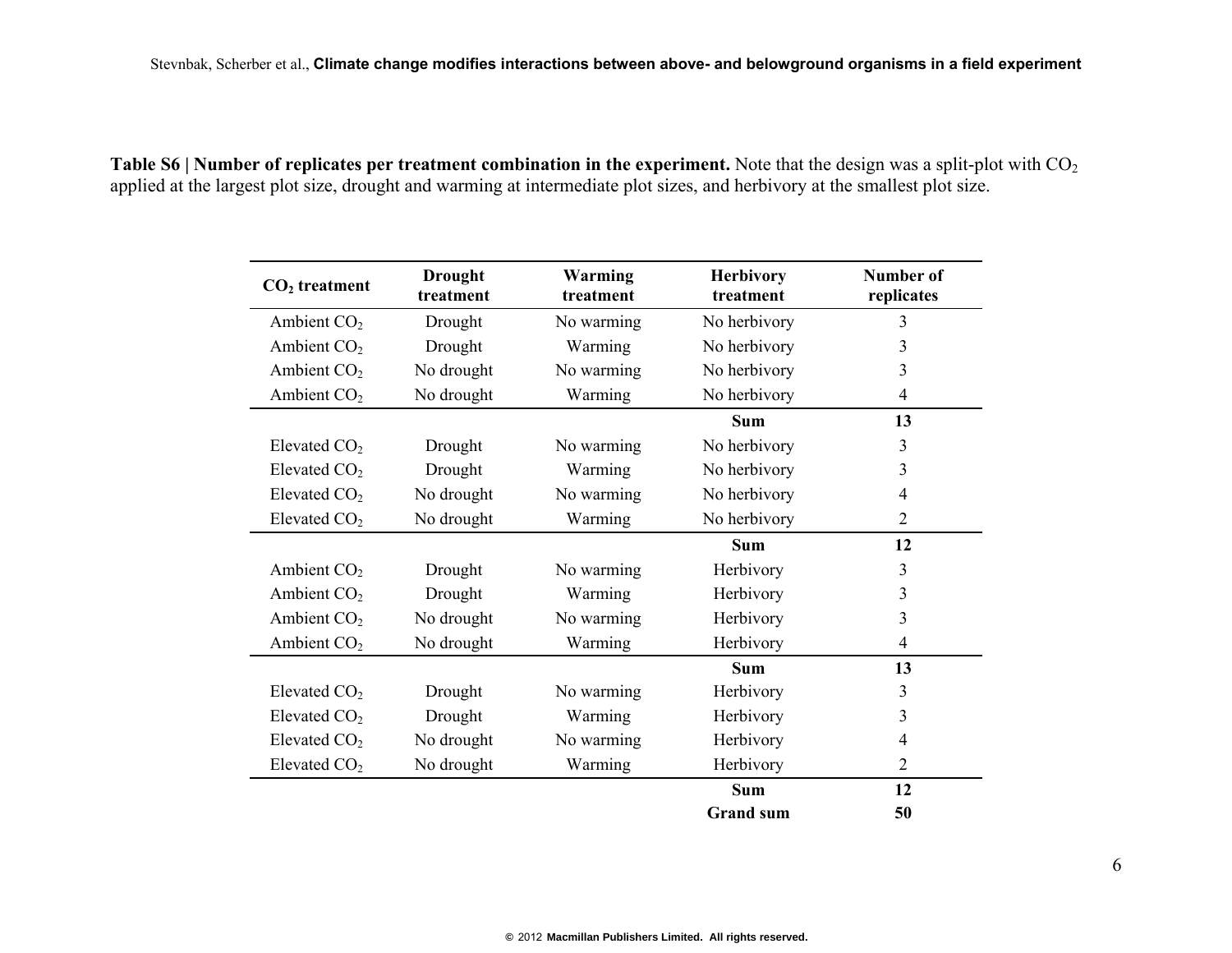

**Figure S1. Experimental setup**. (A) Aerial view of the CLIMAITE experiment, showing 10 out of 12 octagons ( $+/-$  CO<sub>2</sub>). (B) A single octagon surrounded by CO<sub>2</sub> pipes and split into four halves for warming and drought treatment combinations. (C) Close-up of a soil core covered with nylon netting; (D) Randomization of grasshopper (*Chorthippus brunneus* THUNB.) individuals; (E-H) A series showing the positioning of the curtains controlling warming (F). drought (G) and warming plus drought (H); (I) A set of six extracted soil cores (left: control. right: herbivory); (K) close-up of a soil core before post-processing; (L) Ground panorama view of the CLIMAITE experiment, showing curtains in action. Image copyright: David Gladbach (B,C,D), Søren Christensen (I,K), all others: CLIMAITE project.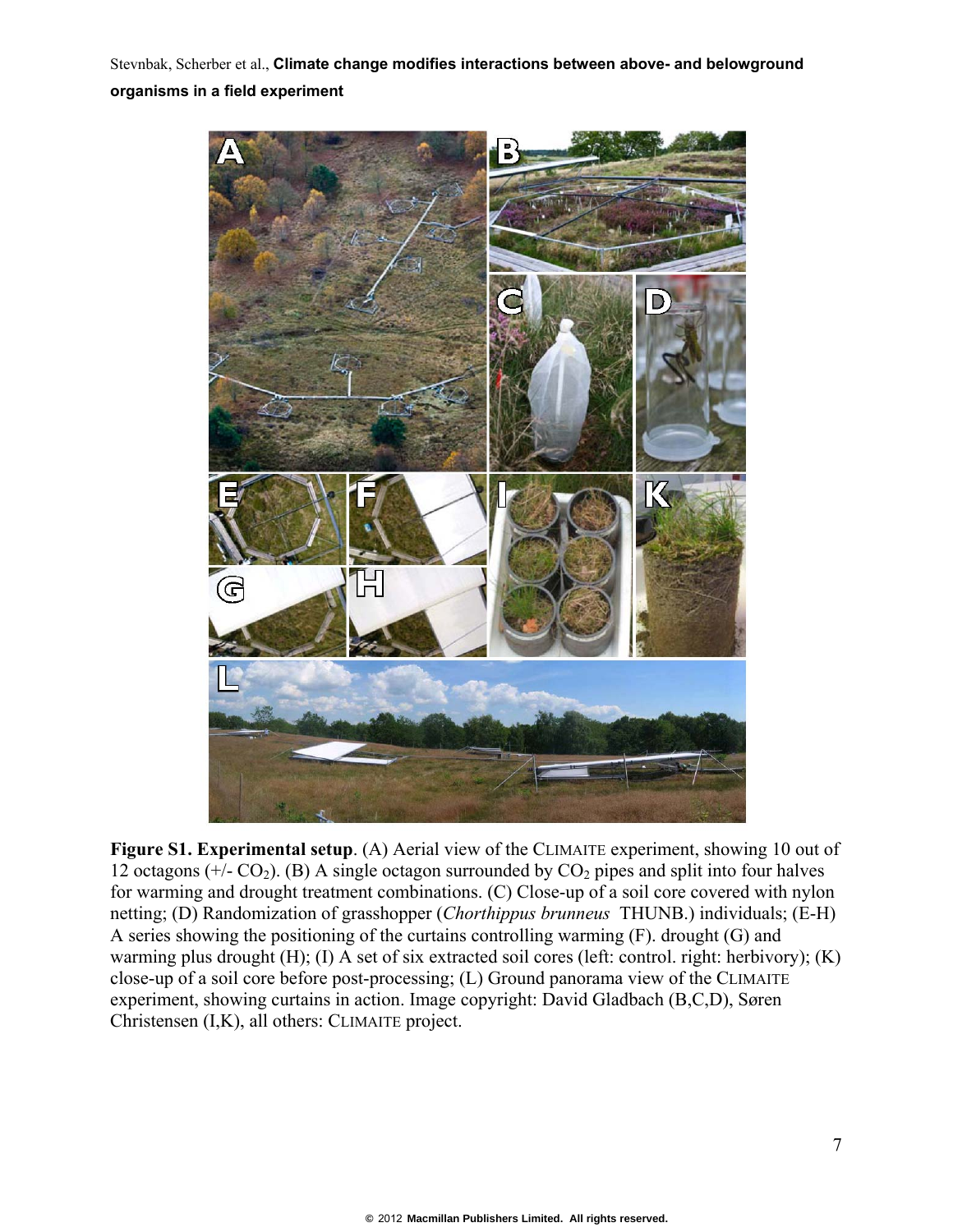

Herbivory (Biomass difference in gm<sup>-2</sup>d<sup>-1</sup>)

Microbial growth (C added)

**Figure S2 | Relationships between herbivory. microbial growth and protozoan abundance.** (a) More herbivory translates into higher microbial growth [(respiration rate 4-20h)/(respiration rate 0-4h) during soil incubation] when Carbon is added as the only substrate; solid line is from a linear regression. overall P<0.0005; dashed line indicates a biomass difference of 0 between herbivory and control cages; (b) High microbial growth coincides with high protozoan abundance. Note that this relationship does not imply a causal relationship; both abundances could be driven by a third (unmeasured) factor. The non-linear curve was fitted using a generalized linear model with a loglink and microbial growth as the explanatory variable). The slope of the curve was  $1.13\pm0.004$ .  $|z|=291.2$ . P<2x10<sup>-16</sup>.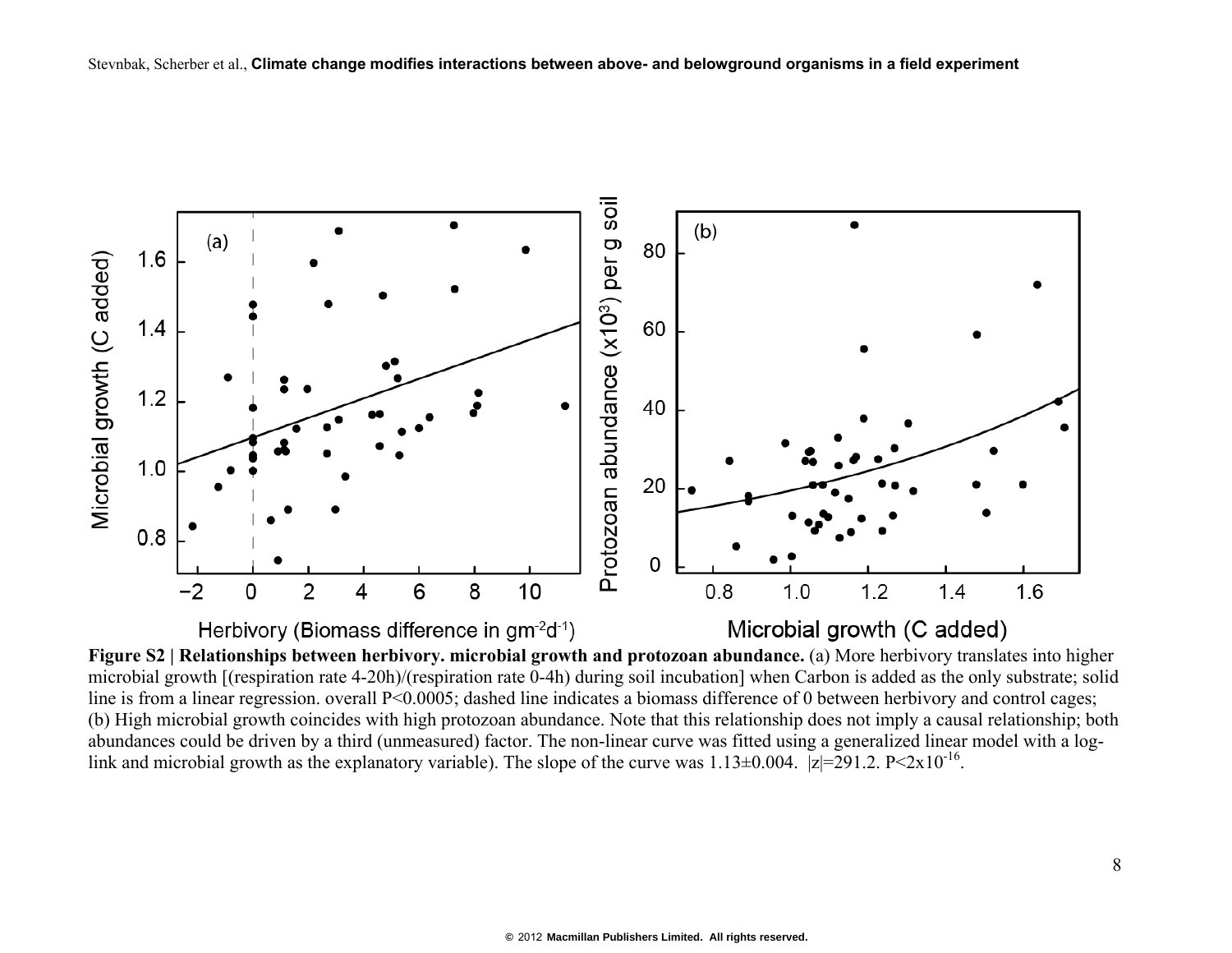

**Figure S3 | Global change and herbivory effects on protozoan abundance**. Abundance of protozoans as a function of herbivory (Herbivory: green triangles; No herbivory: Blue circles). drought treatment and  $CO<sub>2</sub>$  exposure (Ambient: left; elevated: right). Green and blue lines show averages for cages with herbivory and no herbivory respectively. Effects of grasshopper herbivory depended on  $CO<sub>2</sub>$  level and drought treatment (P=0.005, Table S2). Lines show least-squares fits (for illustrative purposes only).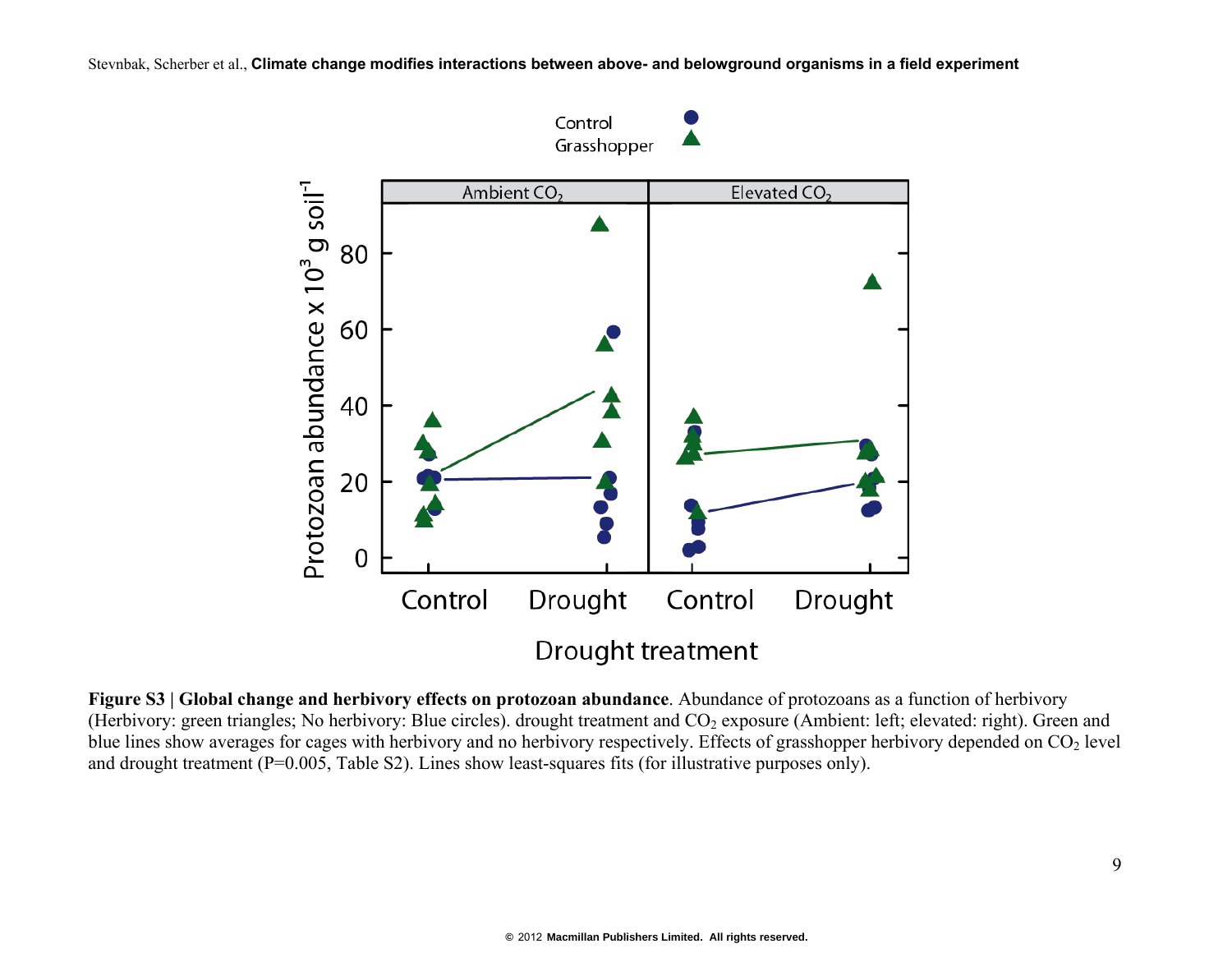

## Herbivory treatment

**Figure S4 | Treatment effects on root biomass.** The Figure shows that root biomass was slightly higher in ambient than in global change plots. However, none of these effects were statistically significant: P values for the effects of temperature, drought, and elevated  $CO<sub>2</sub>$  were 0.26, 0.66, and 0.59, respectively.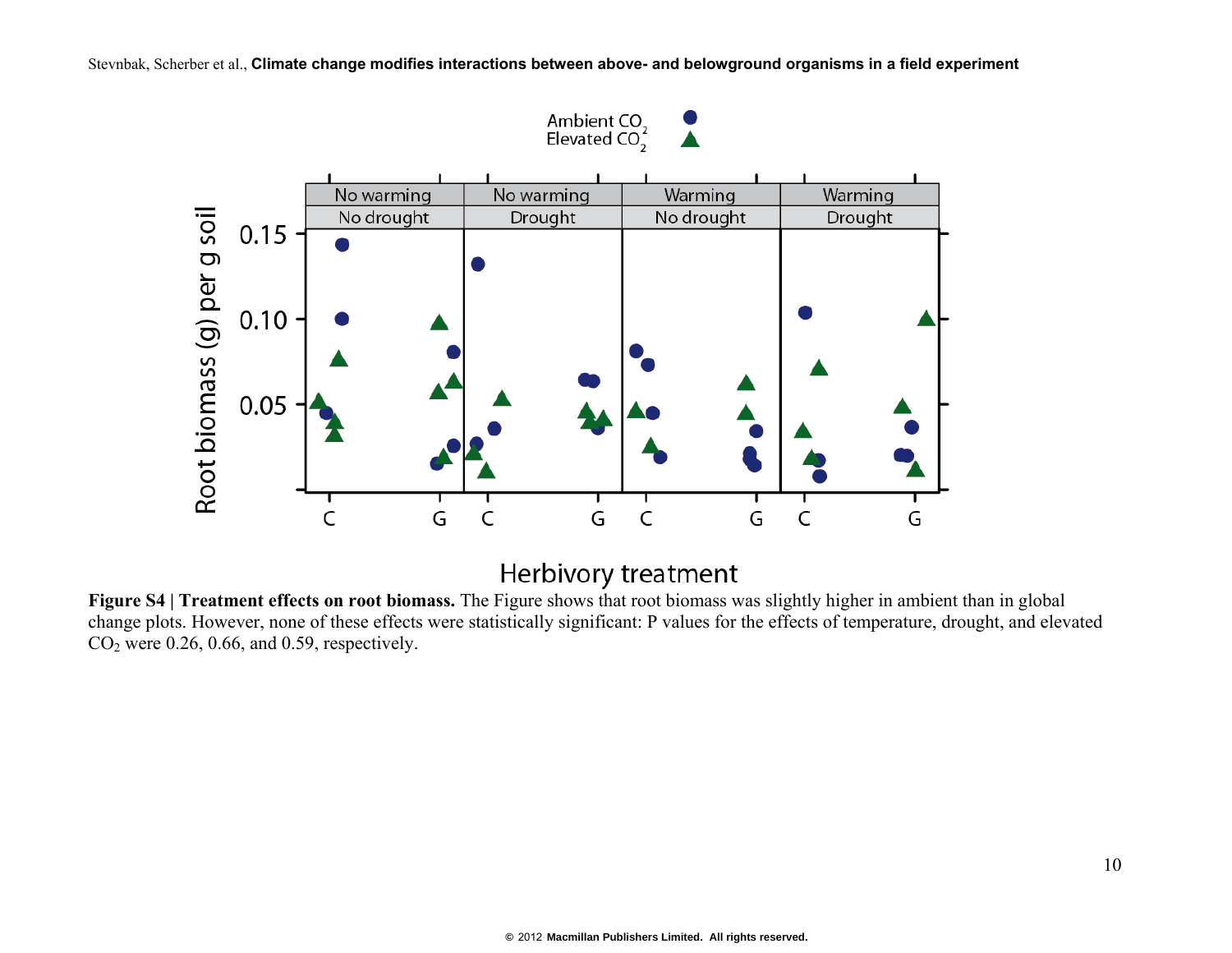

**Figure S5 | Daily air temperature in warmed vs. ambient plots (May-October 2008).** Air temperature was measured continuously at a height of 20 cm above the soil surface. Lines (for illustrative purposes) produced using a local non-parametric smoothing function.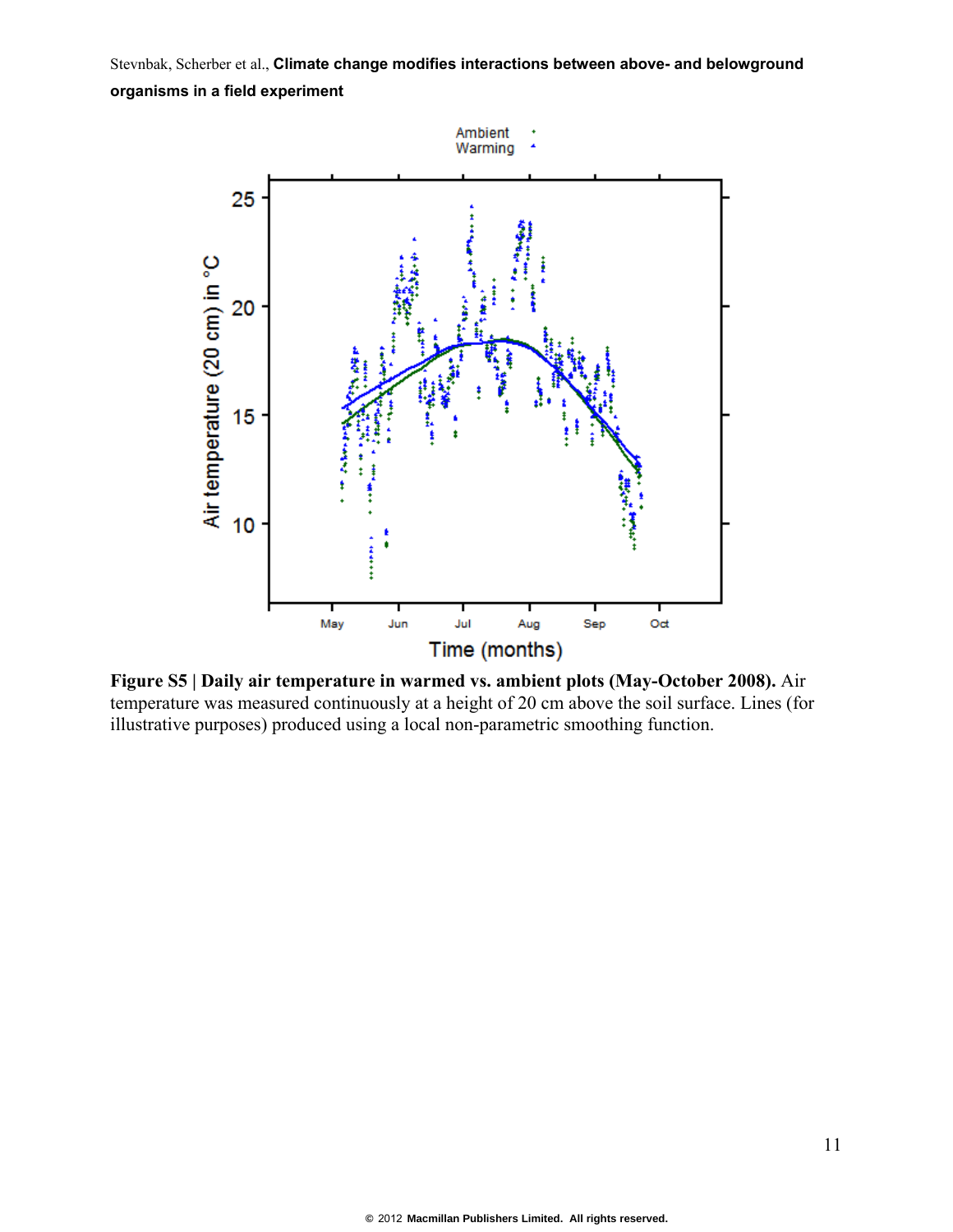

**Figure S6 | Daily air temperature during the period of grasshopper feeding, as recorded in warmed vs. ambient plots.** Air temperature was measured continuously at a height of 20 cm above the soil surface. Lines (for illustrative purposes) produced using a cubic spline function (3rd order polynomial).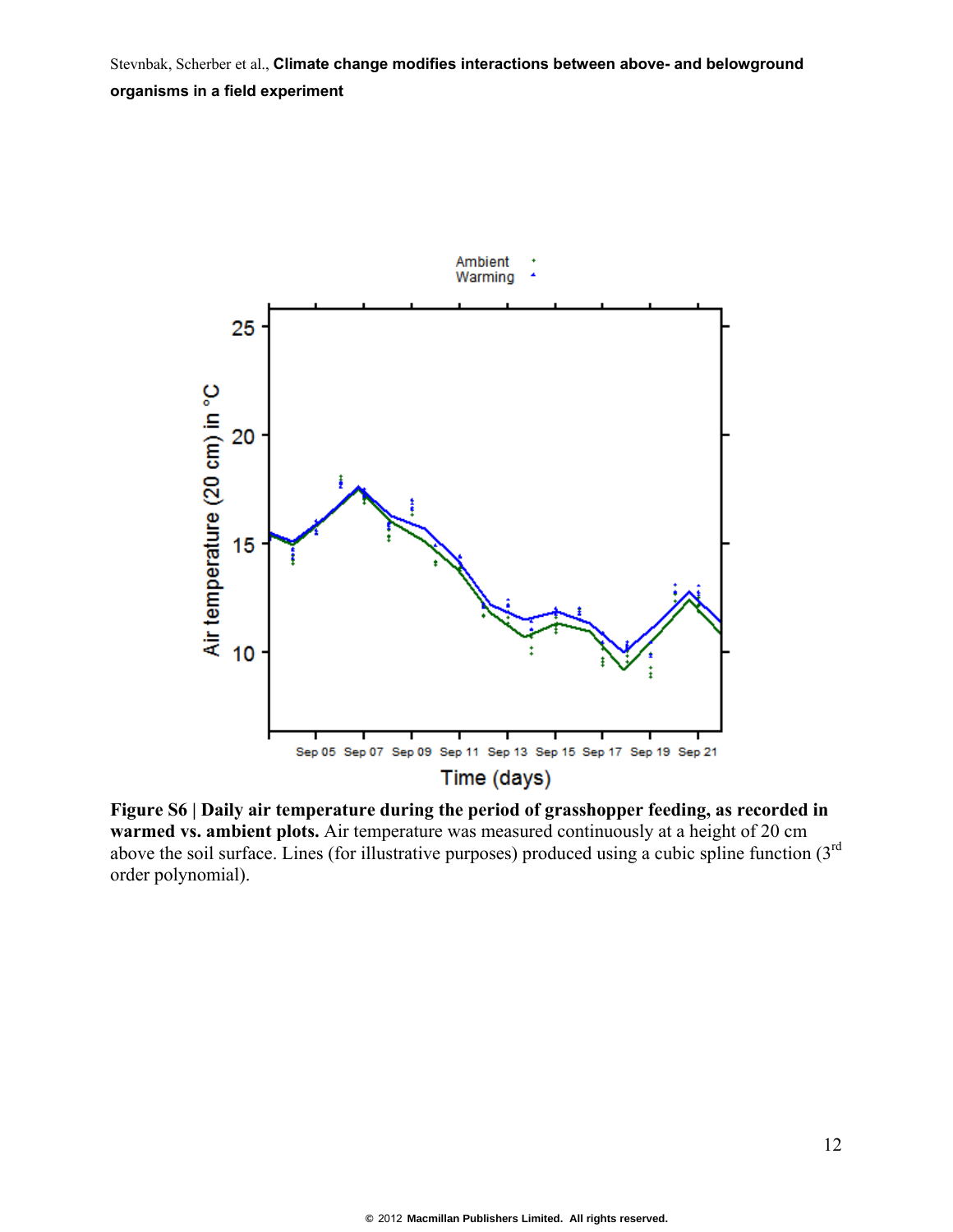

**Figure S7 | Daily soil water content in drought-treated vs. ambient plots (May-October 2008).** Volumetric soil water content was measured continuously using time domain reflectometry sensors. Lines (for illustrative purposes) produced using a local smoothing function.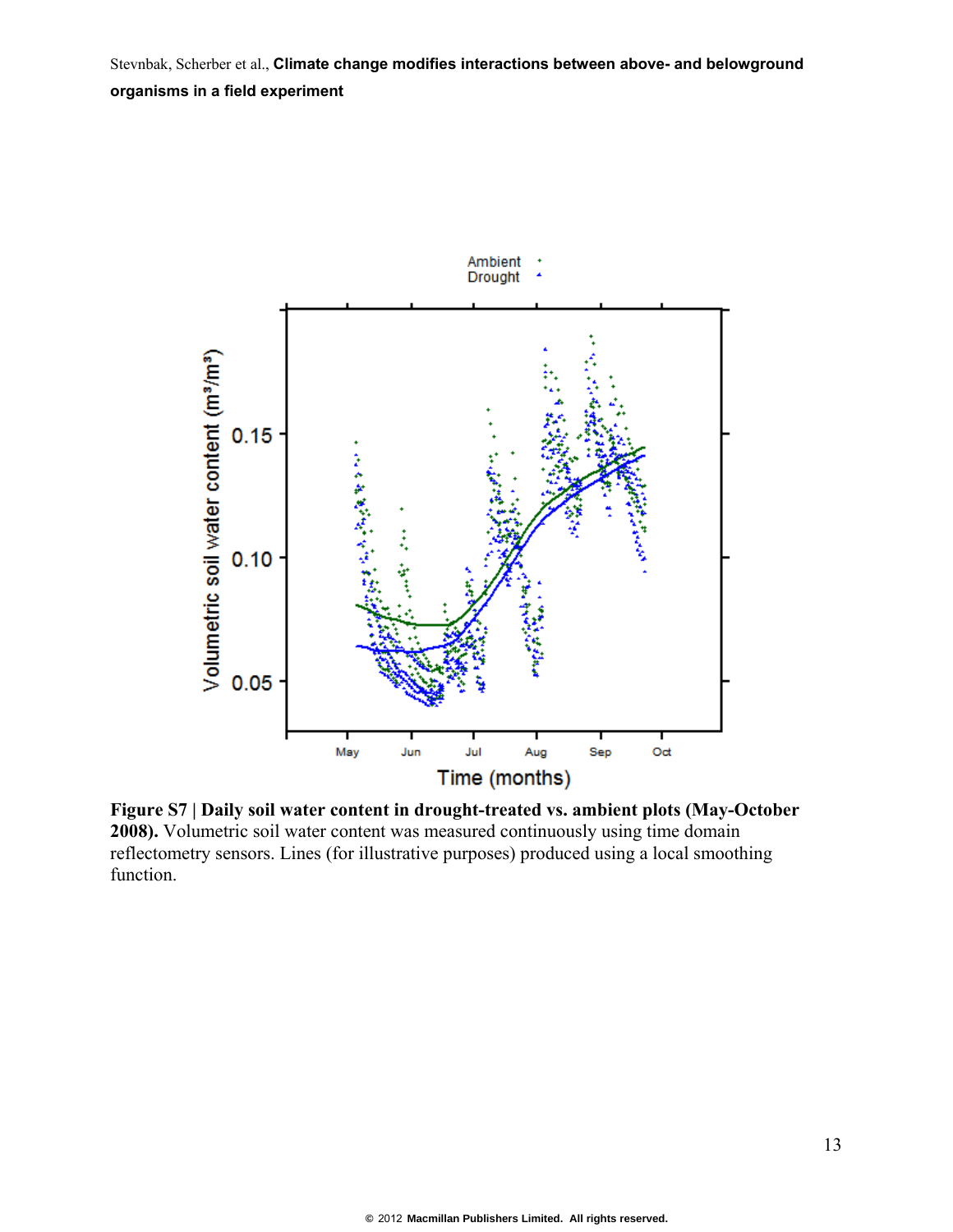

**Figure S8 | Daily soil water content during the period of grasshopper feeding, as recorded in drought-treated vs. ambient plots.** Volumetric **s**oil water content was measured continuously using time domain reflectometry sensors. Lines (for illustrative purposes) produced using a cubic spline function (3rd order polynomial).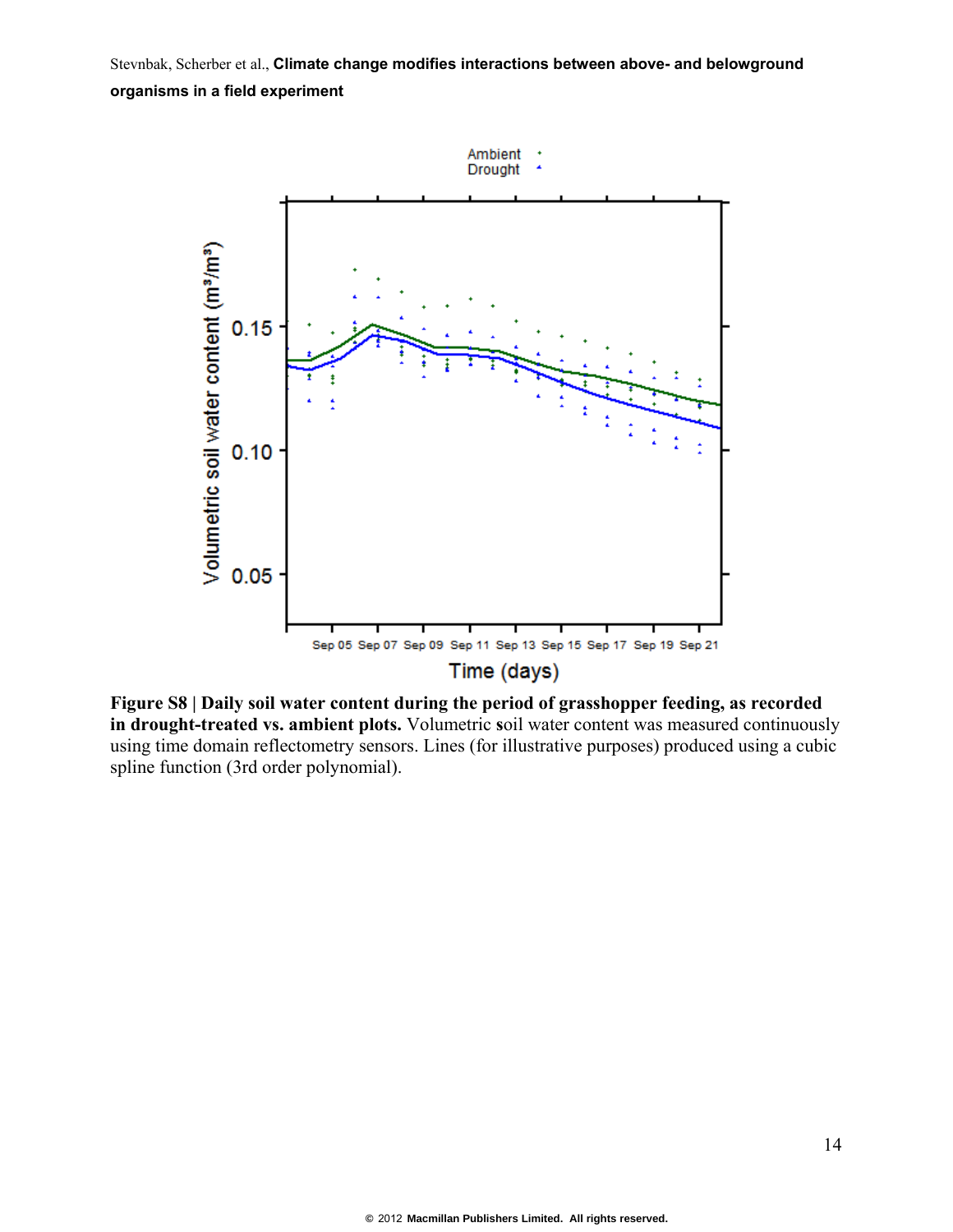

Figure S9 | Daily CO<sub>2</sub> concentrations in ambient vs. elevated-CO<sub>2</sub> plots (April-October 2008). CO<sub>2</sub> concentration (ppm) was measured continuously using LI-820 CO<sub>2</sub> sensors LI-COR Inc., Lincoln, NE, USA). Lines (for illustrative purposes) produced using a local smoothing function.